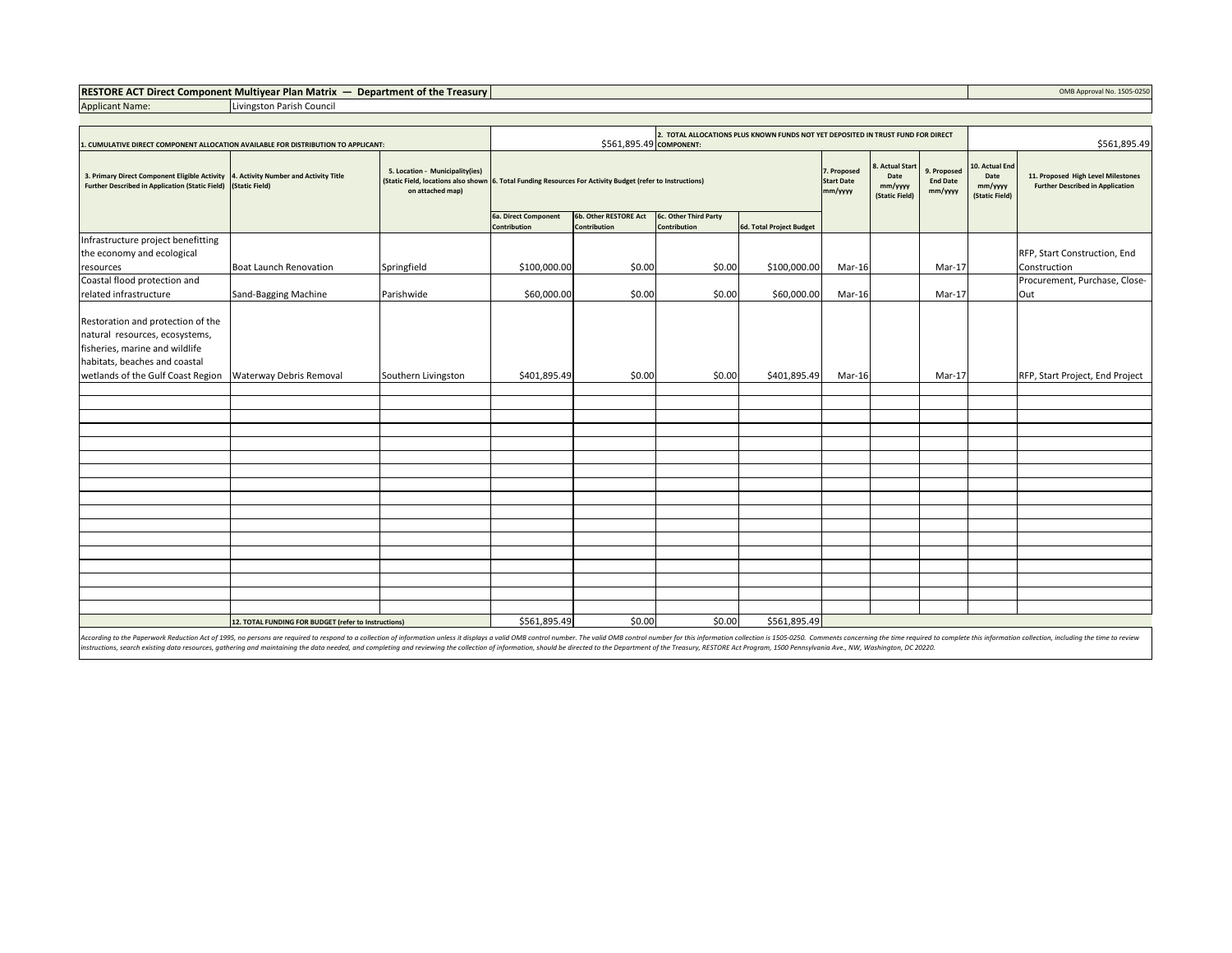| Eligible Applicant Name:                                                                                                   |                    | LIVINGSTON PARISH GOVERNMENT, LOUISIANA |  |  |  |  |  |  |
|----------------------------------------------------------------------------------------------------------------------------|--------------------|-----------------------------------------|--|--|--|--|--|--|
| Name and Contact Information of the Person to be contacted (POC) on matters concerning this Multiyear Implementation Plan: |                    |                                         |  |  |  |  |  |  |
| POC Name:                                                                                                                  | IHEATHER CRAIN     |                                         |  |  |  |  |  |  |
| POC Title:                                                                                                                 | IGRANT COORDINATOR |                                         |  |  |  |  |  |  |
| POC Email:                                                                                                                 | hcrain@lpgov.com   |                                         |  |  |  |  |  |  |
| POC Phone:                                                                                                                 | $+1(225)686-4415$  |                                         |  |  |  |  |  |  |

## **B. PROVIDE A BRIEF NARRATIVE THAT DEMONSTRATES:**

1. The need, purpose, and objectives for each activity, including a detailed description of each activity.

Waterway Debris Removal - There is an estimated total of 10,000 cubic yards of vegetative debris and 53 units of white goods and various materials in 95 miles of waterways located in Livingston Parish. This debris is a significant waterway safety hazard, and waterway restoration is essential for the citizens and visitors to the parish. The Livingston Parish Sheriff's Office patrols these waterways daily. These waterways are used by public recreational watercraft for recreational activities, fishing and as access to open waters for economic recovery and livelihood. The debris poses a serious and immediate threat to the health and welfare of the community and to the waterway users, is of recent origin, and is considered an urgent need to protect the public. This threat includes the threat to wildlife and fisheries from submerged debris. Because of the unplanned for budget issues related to the BP oil spill and many storms, Livingston Parish has not been able to finance this debris clean-up activity on its own. The proposed debris removal is urgent and needed for restoration of the targeted waterways. Vegetative debris constitutes whole trees, tree stumps, tree branches, tree trunks and other leafy material. Depending on the size of the debris, the collection of vegetative debris may require the use of flat bed trucks, dump trucks and grapple loaders. The removal of vegetative debris and white goods will restore and protect the parish's natural resources by improving and restoring the natural flow capacity and direction of the waterways. Debris removal will also prevent excessive bank erosion and reduce the formation of bars. According to parish engineers, waterway debris will reduce the conveyance of these channels with a resulting increase in water surface. Depending on the configuration of the channel and adjacent topography, increasing the volume in a channel with obstructive debris (vegetative or white goods) will cause the water surface to rise vertically and/or spread out laterally. Blocking the water flow with debris will increase water depth and/or the areas of inundation leading to coastal flooding. Therefore removing the debris will aid in coastal flooding protection. The only project activity included herein is debris removal from parish waterways. The waterways included in this project are a minimum of 13 total, including: Blood River, Tickfaw River, Lizard Creek, Amite River, Bayou Chen Blanc, Chinquapin Canal, Blind River, Black Bayou, Old River, Bayou Barbary, Natalbany River, Lake Maurepas and Petit Amite River.

Sand Bagging Machines - Livingston Parish's largest natural hazard threat is flooding. Most flooding is seen in the southern half of the Parish and along its fifty-five (55) square miles of waterways and is caused by the abundant amount of rain received in South Louisiana throughout the year from thunderstorms, extended raining events and tropical cyclones. Many homes and small businesses require sand bags to keep the flood waters from damaging property creating a significant cost to residents, insurance companies and FEMA for repairs and replacements. Currently, the Parish Department of Public Works transports sand and empty sand bags to various fire stations throughout the parish where citizens and fire fighters must fill the bags, on their own, to mitigate this hazard. The parish is seeking funding to purchase one to two sand bagging machines capable of filling approximately 1,600 bags per hour using unskilled labor. These machines will greatly benefit the parish during hurricane and flooding events by helping residents efficiently attain needed sand bags and freeing up fire fighters who usually have to manually fill sand bags. The sand bag-filling system is an 11-gauge construction unit with a 5.5 horsepower engine capable of being moved to various sites as needed for public and private flood protection benefits. This equipment will allow for quick mobilization and response times which will lead to more efficient flood protection. The equipment will be housed at the Livingston Parish Department of Public Works and transported to the areas that need assistance during emergency events.

Boat Launch Renovation - It has been determined by a local engineering firm that there is, and will continue to be, significant erosion to the bank of the Livingston Parish Boat Launch located in Springfield, LA. This is a public boat launch on publicly-owned land by Livingston Parish. The project will include infrastructure that will promote natural resource restoration to mitigate erosion. Site visits over the last seven years confirmed an estimated erosion rate of slightly over one foot per year, causing a threat to the launch itself, a nearby business and utilities. According to Forte and Tablada, a local engineering firm, the rate of erosion is between 0.8 to 1.3 ft. of lateral loss of 1 foot per year. During a recent site visit additional photographs were taken that confirm the actual rate of erosion is consistent with that of the previous expectations slightly over 1 foot per year. While some areas have eroded at a slightly slower rate due to rip rap and/or topographical constraints, just as many areas have an increased rate of erosion with an average erosion rate for the area of interest falling in line with the previous estimate. The sheet piling will be installed by tying into the existing sheet piling that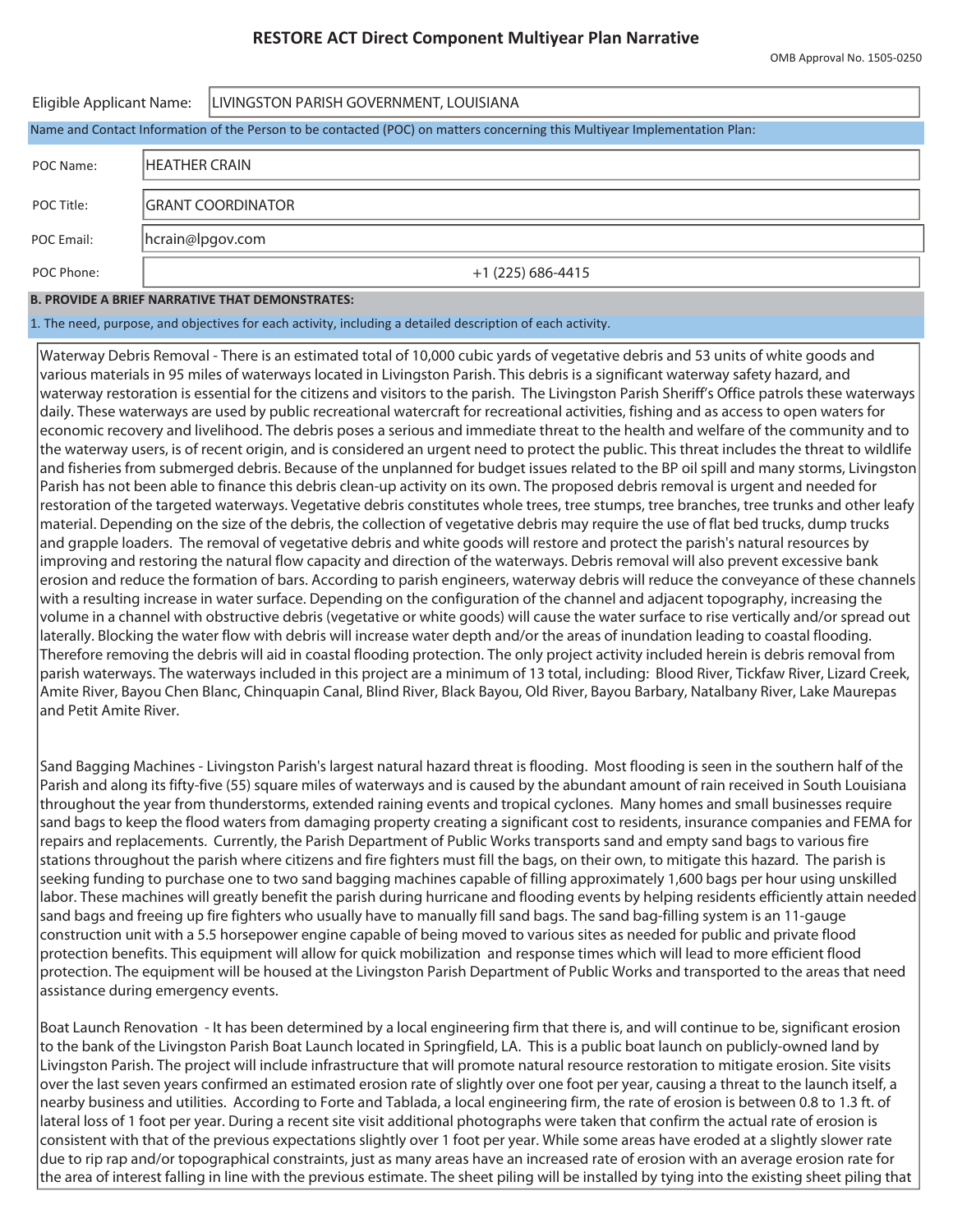is currently protecting the private property embankment and building. The sheet piling will then continue and wrap around the fence and run perpendicular to the boat launch until it exceeds daily mean water surface of the stream near the top bank of the launch area. The installation of the sheet piling at the boat launch will greatly enhance and continue to allow for recreational and commercial boating commerce. The public boat launch is a critical piece to multiple functions throughout the year that the Parish community hosts. With the continued development of erosion amplified by unprotected slopes the integrity of the boat launch is in jeopardy and will likely not remain in service unless corrective measures are taken. This boat launch is one of only a few public boat launches within Livingston Parish that allows quick access to the brackish estuaries of Lake Maurepas and Lake Pontchartrain. These two lakes provide for recreational and commercial commerce of fishing, crabbing, shrimping, alligator hunting, oyster harvesting, all of which is essential to the local, state and national food supply of this unique foods of south Louisiana.

2. How the applicant made the multiyear plan available for 45 days for public review and comment, in a manner calculated to obtain broad-based participation from individuals, businesses, Indian tribes, and non-profit organizations, such as through public meetings, presentations in languages other than English, and postings on the Internet. The applicant will need to submit documentation (e.g., a copy of public notices) to demonstrate that it made its multiyear plan available to the public for at least 45 days. In addition, describe how each activity in the plan was adopted after consideration of all meaningful input from the public.

Livingston Parish advertised in the Livingston Parish News, the parish's official journal, regarding a public hearing scheduled on December 8, 2014. The notice was published on December 4 and December 7 of 2014. At this public hearing, the RESTORE projects were discussed, including the amount of funds available, the goals, purposes and activities of the program and the parish's proposed projects. For those people not able to attend the public hearing, an opportunity was announced for them to send in written views and comments. In addition, the public notice was posted in public places. No public comments were received. The parish then assembled a special Restore Act committee to evaluate and prioritize potential projects. The committee consisted of Parish President Layton Ricks; Mark Harrell, director of Homeland Security and Emergency Preparedness and grants manager; Brandi Janes, homeland security deputy director; Heather Crain and Sarah Kline, grant coordinators; and Tim Kuylen, homeland security planning, training and exercise coordinator. After the projects were identified and prioritized by the committee, a second notice was published giving the public 45 days to respond and/or review the proposed parish multiyear plan. Livingston Parish published a public notice in its official journal, The Livingston Parish News, on January 22, 2015, to allow the public a 45-day review period of its RESTORE Act Multi-Year Plan for use of federal RESTORE Act funds. The 45-day review period began January 23, 2015, and ended March 9, 2015. The Department of Treasury found this review period to be insufficient and advised the parish to re-advertise the 45-day public review period. The parish readvertised in its official journal on September 10 and September 13, 2015, to allow the public a 45-day review period of its RESTORE Act Multi-Year Plan for use of federal RESTORE Act funds. The 45-day review period began September 10, 2015, and ended October 30, 2015. The information was also posted on the parish's Web site and Facebook page. An article was written in the Advocate, the parish's major metropolitan newspaper, on September 23, 2015. The information available to the public included the amount of Restore Act funds available to the parish, the goals and purposes and type of activities that may be undertaken through this program and the projects or activities proposed by the parish Restore Act committee in the Multi-Year Plan. During this review period, no public comments were received by the parish government. The Livingston Parish Council also approved the plan by resolution on June 11, 2015. On behalf of the Livingston Parish Council, the parish president submitted the multiyear plan to Treasury for acceptance on December 9, 2015.

3. How each activity included in the applicant's multiyear plan matrix is eligible for funding and meets all requirements under the RESTORE Act.

The waterway debris removal activity is eligible under the RESTORE Act because it impacts the eligibility categories of restoration and promotion of tourism in the Gulf Coast Region. The debris poses a serious and immediate threat to the health and welfare of the community and local wildlife. These waterways are used by public recreational watercraft for recreational activities, fishing and as access to open waters for economic recovery and livelihood. The sand bagging machines would meet the coastal flood protection activity by allowing for quick mobilization and quicker response times to combat local flooding. Many homes and small businesses require sand bags to keep the flood waters from damaging property creating a significant cost to residents, insurance companies and FEMA for repairs and replacements. The boat launch project would be eligible under the infrastructure project category benefitting the economy and ecological resources by mitigating erosion and enhancing recreational and commercial boating commerce. This boat launch is one of only a few public boat launches within Livingston Parish that allows quick access to the brackish estuaries of Lake Maurepas and Lake Pontchartrain. These two lakes provide for recreational and commercial commerce of fishing, crabbing, shrimping, alligator hunting, oyster harvesting, all of which is essential to the local, state and national food supply of this unique foods of south Louisiana.

4. How the applicant will evaluate success of the activities included in the matrix.

The waterway debris activity will be evaluated for success by the documentation of quantities of debris removed from each listed waterway. In addition, the safe and secure boat passage through the waterways is a significant tool for success.

The sand bagging machine project will be evaluated by the amount of ready to use sandbags created in a shorter amount of time, as well as the mitigation of hazards to structures within the Parish and the lessening of costs to property owners, insurance companies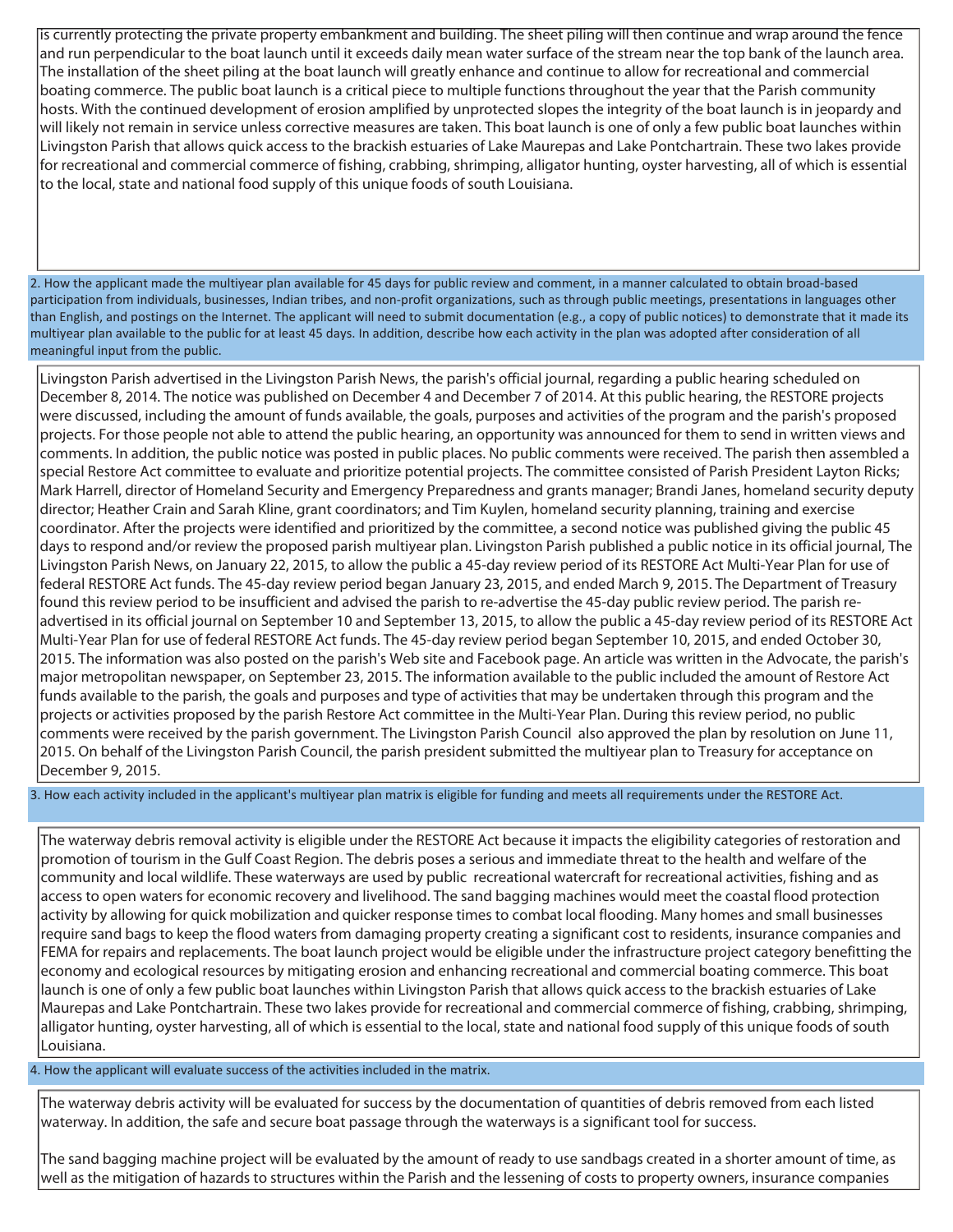and FEMA for repairs or replacement of damaged property.

The boat launch project will be evaluated by the reversal and mitigation of the land erosion and the diminished threat to the nearby building and utilities.

5. How the activities included in the multiyear plan matrix were prioritized and the criteria used to establish the priorities.

The proposed activities were evaluated by the parish council and other parish officials and prioritized by a diverse special committee for this project. See Item No. 2 for a list of the committee members. The parish choose projects for the Multi-Year Plan that were previously priority projects considered for other grant funding opportunities. After recent hurricanes and flooding events in the parish, officials prioritized various projects that were needed within the parish to mitigate and reduce losses. The boat launch renovation, waterway debris removal and sand bagging machines were among those priority projects identified and then selected by the committee when the RESTORE Act funding became available.

6. The relationship, if any, between the activities the applicant included in the multiyear plan matrix and other activities funded under the RESTORE Act.

Not applicable because Livingston Parish has no other activities or projects funded under the Restore Act.

*According to the Paperwork Reduction Act of 1995, no persons are required to respond to a collection of information unless it displays a valid OMB control number. The valid OMB control number for this information collection is 1505-0250. Comments concerning the time required to complete this information collection, including the time to review*  instructions, search existing data resources, gathering and maintaining the data needed, and completing and reviewing the collection of information, should be directed to the *Department of the Treasury, RESTORE Act Program, 1500 Pennsylvania Ave., NW, Washington, DC 20220.*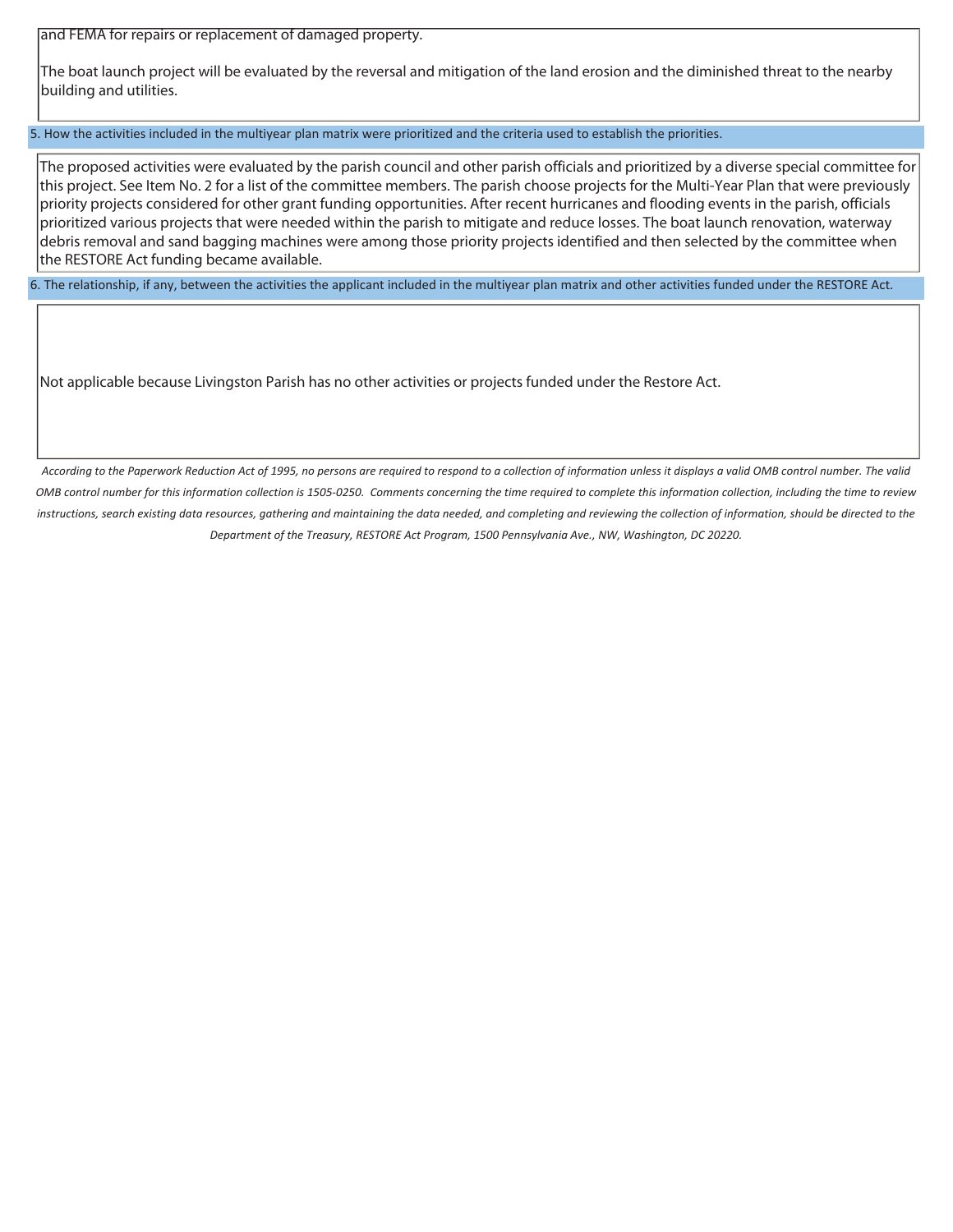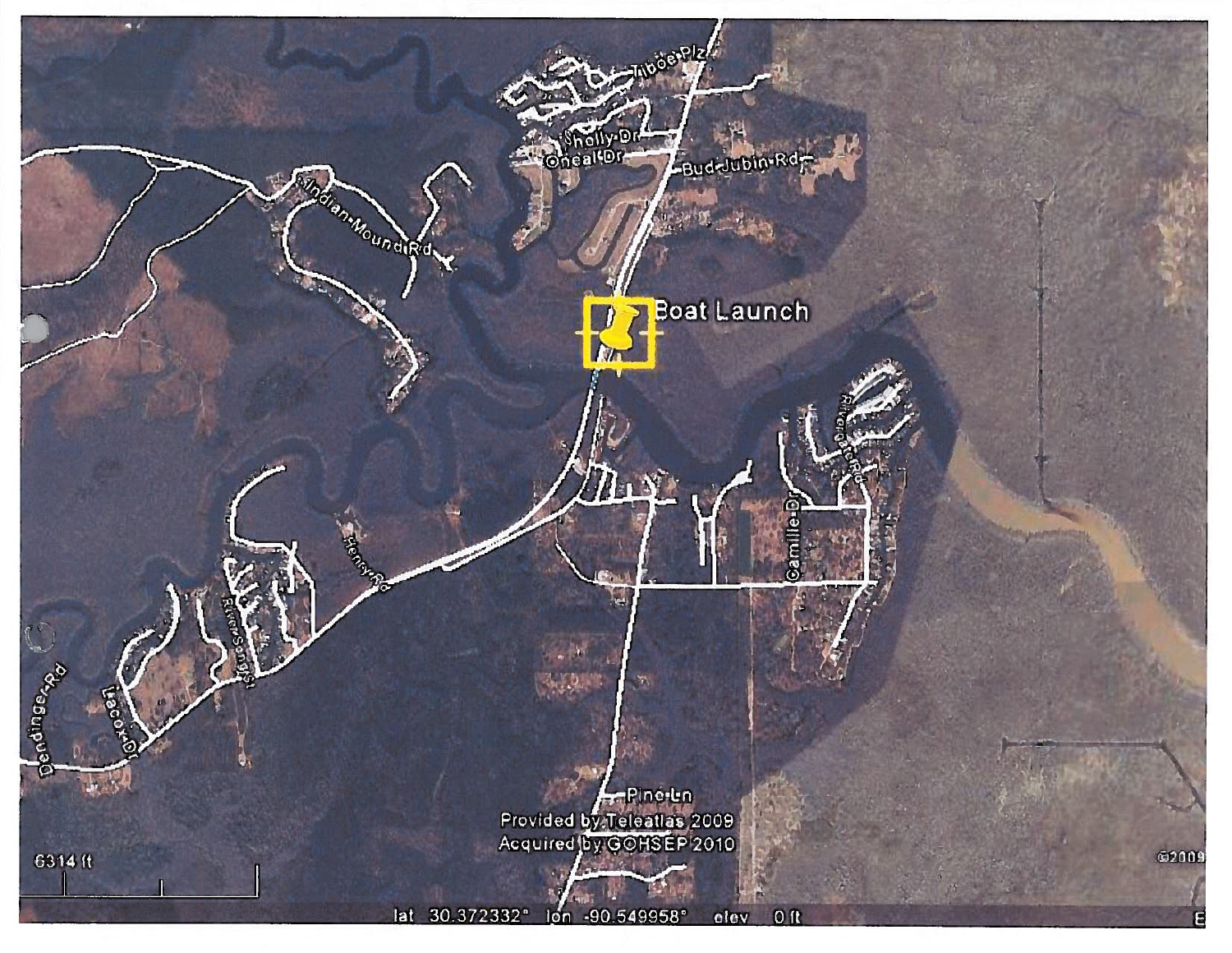